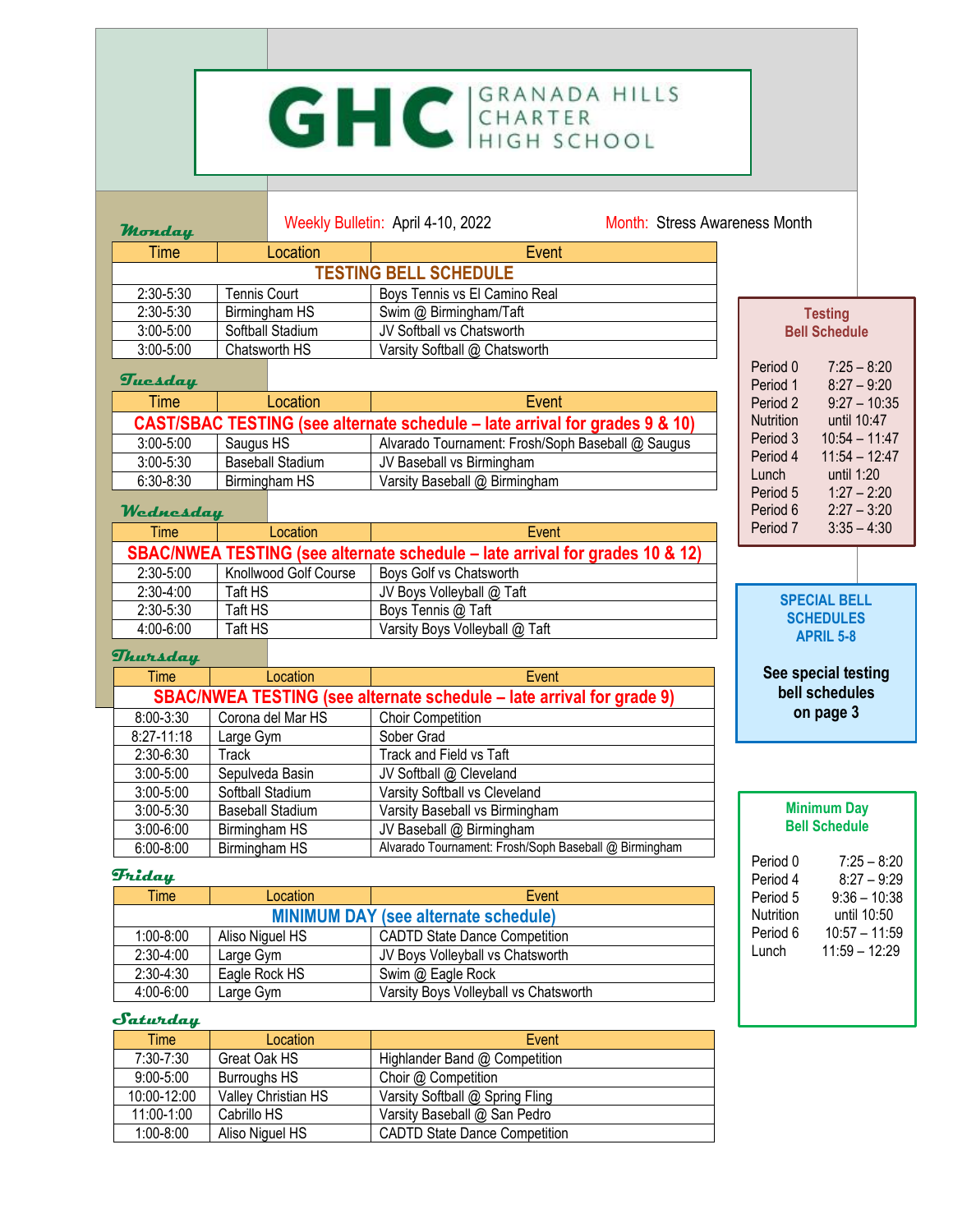## **Club & Team Information**

**JUNIOR STATE OF AMERICA CLUB.** The Junior State of America Club is having a fundraiser at Bon Bon Tea House on April 6. Please come out and show your support.

**BLACK STUDENT UNION CLUB.** The Black Student Union Club is having a fundraiser at Panda Express on April 7. Be sure to mention the club when placing your order.

# **General Information**

SENIORS. Tickets for prom are on sale through the Student Store webstore through April 17<sup>th</sup>. Students must turn in a behavior contract at the Student Store before purchasing their tickets online. Tickets are \$140.

**SENIORS.** Upcoming dates to remember:

April 7 – Sober Grad (this is a mandatory event for seniors) April 23 - Prom May 31 – Senior Awards June 2 – Graduation June 7 – Grad Nite

# Happy Spring Break!

Enjoy family and friends!



DETENTION SCHEDULES: A5 Before School: 8:19a - 9:14a T After School: 3:30p - 5:30p M,TH After School: 3:30p - 4:30p M-TH

Students may serve 1 or 2 hours on Mondays and Thursdays only. Students must attend the first hour in order to stay the second hour. After School Custodial Option: Students are assigned to custodial staff to perform campus clean-up. Students must check with the Dean's Office for availability on that day. Two hours of detention credit for one hour of service.

### 10535 ZELZAH AVENUE, GRANADA HILLS, CA 91344 | 818.360.2361 | WWW.GHCHS.COM AN INDEPENDENT PUBLIC SCHOOL | A 501(C)(3) NONPROFIT ORGANIZATION